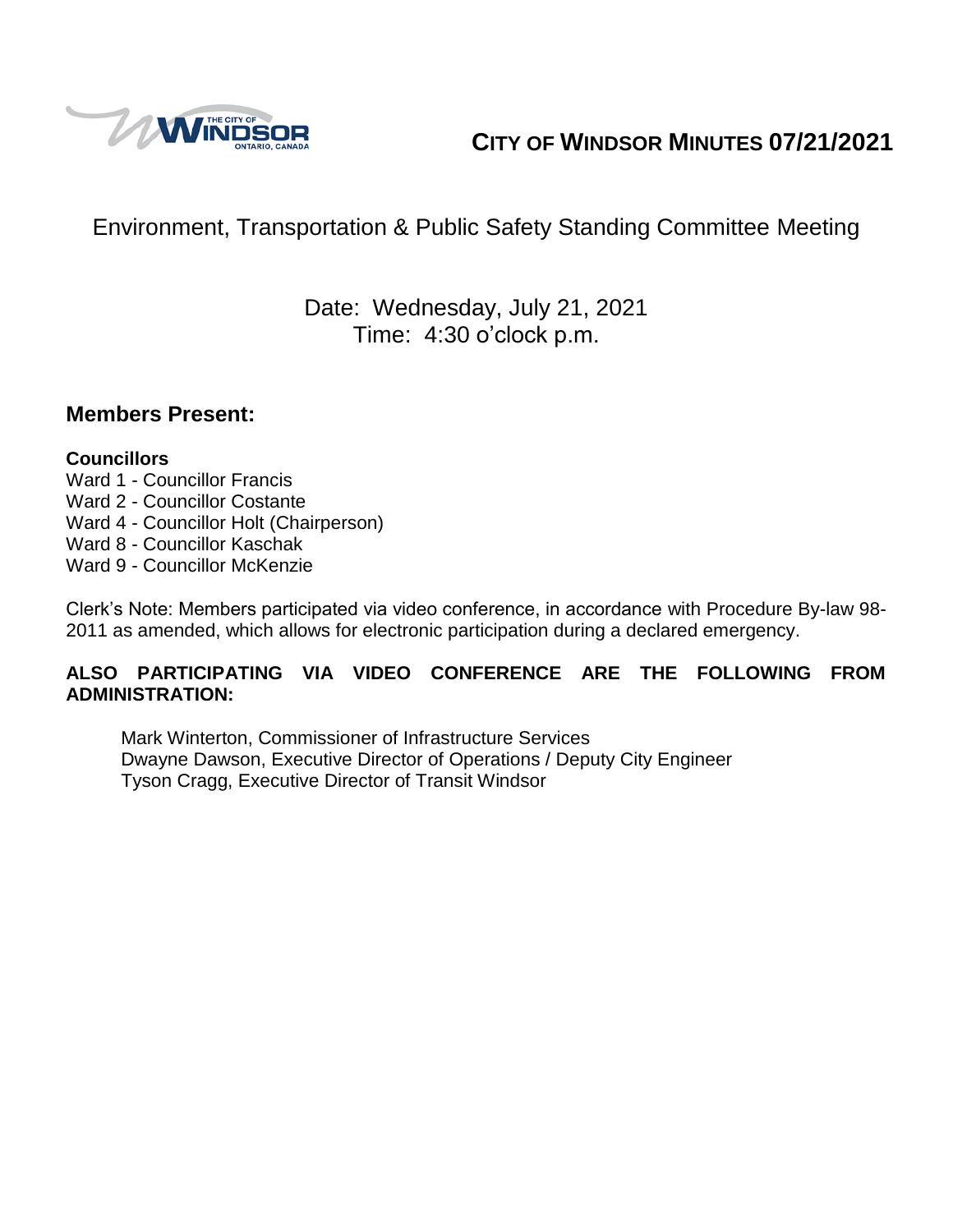# **Minutes Environment, Transportation & Public Safety Standing Committee Wednesday, July 21, 2021 Page 2** of 8

#### **1. CALL TO ORDER**

The Chairperson calls the meeting of the Environment, Transportation & Public Safety Standing Committee to order at 4:31 o'clock p.m.

#### **2. DISCLOSURE OF PECUNIARY INTEREST AND THE GENERAL NATURE THEREOF**

None disclosed.

## **3. ADOPTION OF THE MINUTES OF THE ETPS STANDING COMMITTEE**

#### **3.1. Adoption of the Environment, Transportation & Public Safety Standing Committee minutes of its meeting held June 23, 2021**

Moved by: Councillor Francis Seconded by: Councillor Costante

THAT the minutes of the Environment, Transportation & Public Safety Standing Committee meeting held June 23, 2021 **BE ADOPTED** as presented. Carried.

Report Number: SCM 216/2021

## **4. REQUEST FOR DEFERRALS, REFERRALS OR WITHDRAWALS**

None requested.

## **5. COMMUNICATIONS**

None presented.

#### **6. PRESENTATIONS AND DELEGATIONS**

None.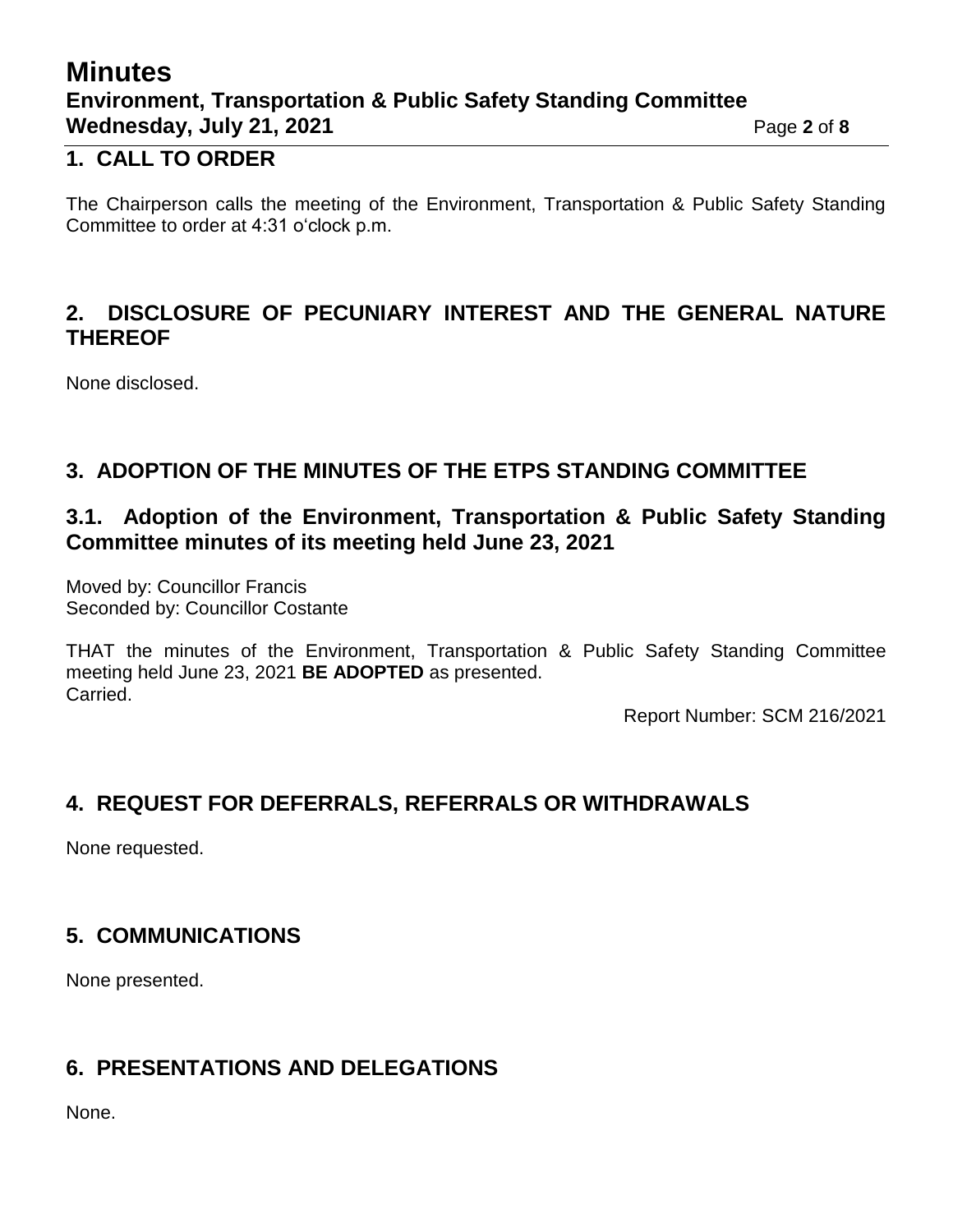## **Minutes Environment, Transportation & Public Safety Standing Committee Wednesday, July 21, 2021 Page 3 of 8**

#### **7. COMMITTEE MATTERS**

#### **7.1. Essex-Windsor Solid Waste Authority Regular Board Meeting Minutes - May 4, 2021**

Moved by: Councillor Kaschak Seconded by: Councillor Costante

Decision Number: **ETPS 837** THAT the minutes of the Essex-Windsor Solid Waste Authority (EWSWA) of its Regular Board meeting held May 4, 2021 **BE RECEIVED**. Carried.

> Report Number: SCM 194/2021 Clerk's File: MB2021

#### **7.2. Minutes of the Vision Zero Stakeholder Group of its meeting held May 25, 2021**

Councillor Kaschak inquires about the inaugural meeting of the Vision Zero Stakeholder Group. Councillor Holt provides a brief outline, including that it was an introductory meeting that provided information related to the difference between the working group and the advisory group and laying out the guidelines. Councillor Holt indicates that the next meeting has been scheduled and the committee is moving forward.

Councillor Kaschak commends the ambitious timeline and the group involved.

Councillor McKenzie also commends the group and timelines and indicates that it may be useful to quantify maintaining the status quo. Councillor McKenzie indicates that there is excellent data included related to collisions, specifically types, numbers, and modalities involved.

Councillor McKenzie inquires about the accidents outlined in the stakeholder minutes and whether costs related to Emergency Services and insurance costs are available. Councillor McKenzie also inquires as to the cost to the community to address them and requests that Mr. Hagan brings forward this request to be addressed at a future Vision Zero Stakeholder Group meeting.

Administration will provide this request to Mr. Hagan to address at the next stakeholder meeting.

Moved by: Councillor Kaschak Seconded by: Councillor McKenzie

Decision Number: **ETPS 838** THAT the minutes of the Vision Zero Stakeholder Group of its meeting held May 25, 2021 **BE RECEIVED**. Carried.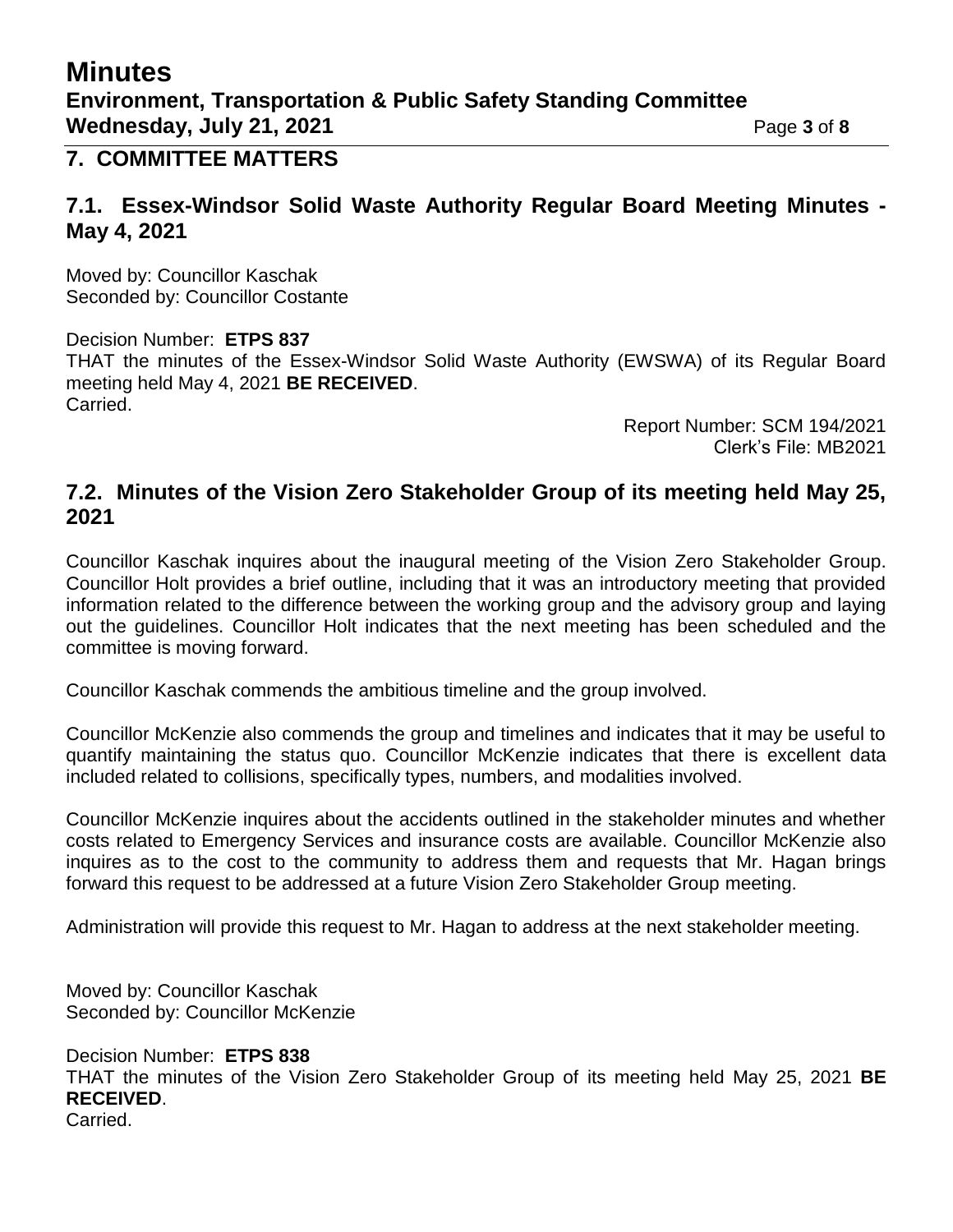Report Number: SCM 195/2021 Clerk's File: MB2021

#### **7.3. Minutes of the Transit Windsor Advisory Committee of its meeting held February 16, 2021**

Moved by: Councillor Kaschak Seconded by: Councillor Francis

Decision Number: **ETPS 839** THAT the minutes of the Transit Windsor Advisory Committee of its meeting held February 16, 2021 **BE RECEIVED**. Carried.

Report Number: SCM 196/2021 Clerk's File: MB2021

#### **7.4. Minutes of the Town & Gown Committee of its meeting held April 1, 2021**

Moved by: Councillor Costante Seconded by: Councillor McKenzie

Decision Number: **ETPS 840** THAT the minutes of the Town & Gown Committee of its meeting held April 1, 2021 **BE RECEIVED**. Carried.

> Report Number: SCM 198/2021 Clerk's File: MB2021

#### **8. ADMINISTRATIVE ITEMS**

#### **8.1. Alley Standards Development – City Wide**

Councillor Kaschak inquires whether cement alleys would be included as part of the approach. Dwayne Dawson, Executive Director of Operations, appears via video conference before the Environment, Transportation and Public Safety Standing Committee regarding the administrative report "Alley Standards Development – City Wide" and indicates that the main focus of this report is on gravel and grass alleyways and to enhance a standard for those alleys.

Councillor Kaschak inquires about the number of kilometers of paved alleys in the City. Mr. Dawson indicates that there are approximately 80 km of paved alleys in the city.

Councillor Francis is in favour of the status quo and asks for confirmation related to the City's current approach related to alleys, i.e. to divest or encourage purchase to abutting land owners.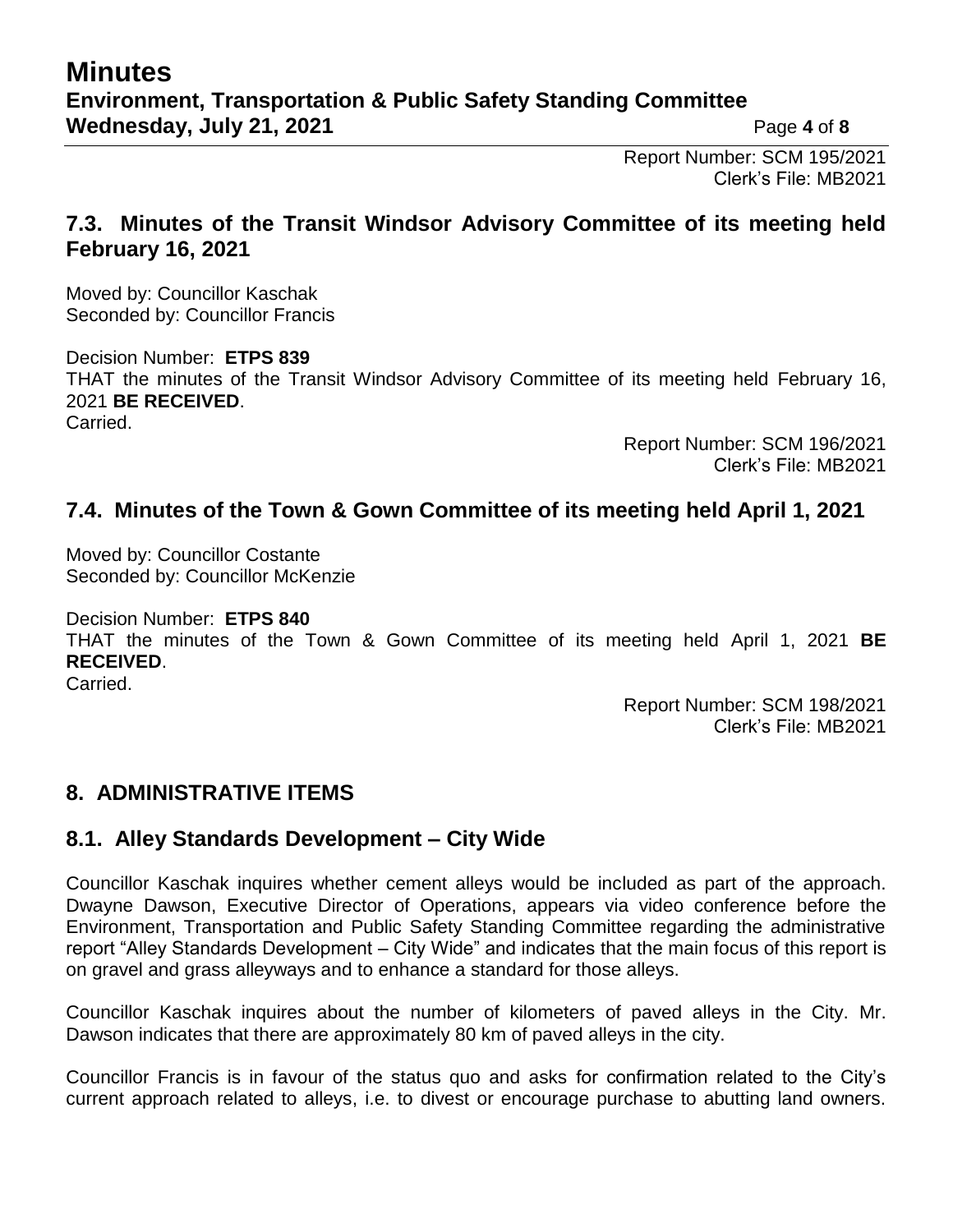## **Minutes Environment, Transportation & Public Safety Standing Committee Wednesday, July 21, 2021 Page 5** of 8

Mr. Dawson indicates that the Councillor is correct and that abutting homeowners are asked to care for those types of alleys.

Councillor Francis inquires about the financial implications of enhanced standards and whether increasing standards for alleys would require more capital resources, or an increase to the future capital budget. Mr. Dawson indicates that some request will come forward for capital funding and an enforcement strategy as well.

Councillor Francis inquires whether taking on this enhanced service standards for alleys will take away capital costs from front facing infrastructure. Mark Winterton, Commissioner of Infrastructure Services, appears via video conference before the Environment, Transportation and Public Safety Standing Committee regarding the administrative report "Alley Standards Development – City Wide" and indicates there are costs associated with any service and that the level of service is determined by Council based on administrative recommendations. If Council choses to increase the level of service, funding would be required.

Councillor McKenzie inquires about quantifying this service with a potential climate change impact benefit. Mr. Dawson indicates that enhancement to alleys would potentially encourage different modes of active transportation and have an impact on climate change.

Councillor McKenzie inquires as to how impactful the increased alley standards would have on climate change goals for the community. Mr. Winterton indicates that if standards were developed to implement green infrastructure, quantifying may not be possible now although this infrastructure can potentially mitigate climate change in the future, although it is difficult to measure the possible full impact.

Councillor Costante inquires whether tracking of data includes how many resources, and how much the city dedicates to alley complaints of unpaved alleys, including insurance liabilities, and whether this can be part of the committee. Mr. Dawson indicates that 311 does compile that information related to complaints, and administration can work with legal for claims and quantify that as well.

Moved by: Councillor Costante Seconded by: Councillor Kaschak

#### Decision Number: **ETPS 841**

THAT the report of the Engineer I dated June 4, 2021 entitled "Alley Standards Development – City Wide" **BE RECEIVED** for information; and,

THAT Administration **BE DIRECTED** to develop an Alley Standards and Development Committee as outlined in the report; and,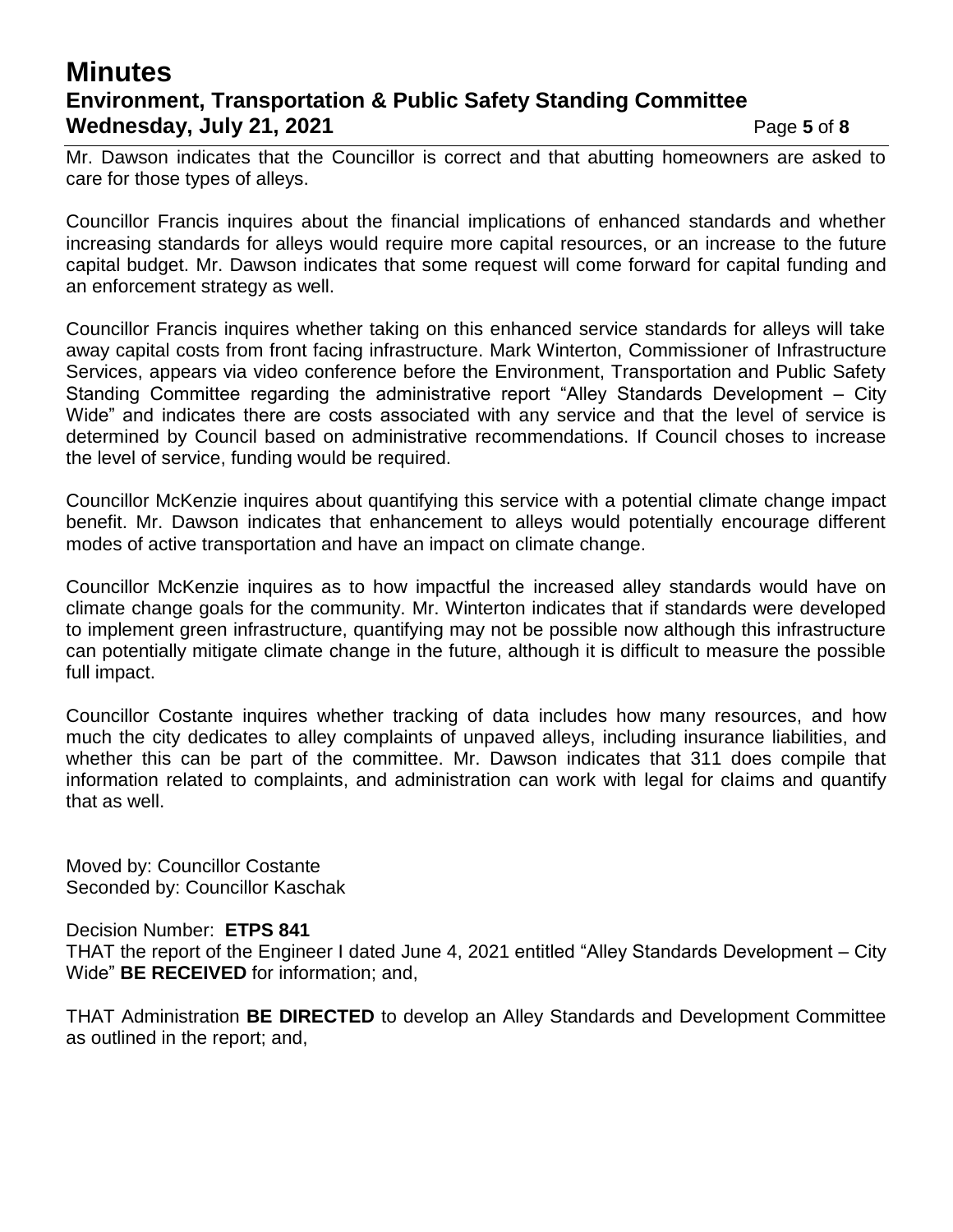## **Minutes Environment, Transportation & Public Safety Standing Committee Wednesday, July 21, 2021 Page 6** of 8

THAT the Alley and Standards Development Committee **REPORT BACK** to City Council on the capital and annual costs associated with developing, maintaining and enforcing a set of standards for all of the City's alleys. Carried.

Councillor Francis voting nay.

Report Number: S 69/2021 Clerk's File: SAA2021

#### **8.2. Response to CQ 1-2021 – Benefits and Drawbacks of Developming a Preferred Contractor List for the Basement Subsidy Programs – City Wide**

Councillor McKenzie provides some background related to his Council Question and appreciates the information in the report. Councillor McKenzie inquires as to the other measures to strengthen the Basement Flooding Protection Subsidy Program (BFPSP) as stated in the report and whether administration can come back with a more fulsome report to address each point or can they just be implemented at the administrative level or is Council direction required. Mr. Winterton indicates that the preferred contractor list is not what administration would recommend. Mr. Winterton adds that logistics related to that would be difficult; some measures can be implemented at low cost, including the marketing and education items. Administration can provide more detailed verbal information when this report proceeds to Council, including financial impacts.

Moved by: Councillor Francis Seconded by: Councillor McKenzie

#### Decision Number: **ETPS 842**

THAT the report of the Executive Initiatives Coordinator dated May 18, 2021 entitled "Response to CQ 1-2021 – Benefits and Drawbacks of Developing a Preferred Contractor List for the Basement Subsidy Programs – City Wide" **BE RECEIVED** for information; and,

THAT Administration **PROVIDE** additional information including recommendations related to other measures to strengthen and enhance the Basement Flooding Subsidy program for residents, and that this information **BE PROVIDED** to Council when the report moves forward for Council's consideration. Carried.

> Report Number: S 54/2021 Clerk's File: SW2021

#### **9. TRANSIT BOARD ITEMS**

#### **9.1. The Contributory Pension Plan for Employees of Transit Windsor - Actuarial Valuation as at December 31, 2020 - City Wide**

Moved by: Councillor Francis Seconded by: Councillor Kaschak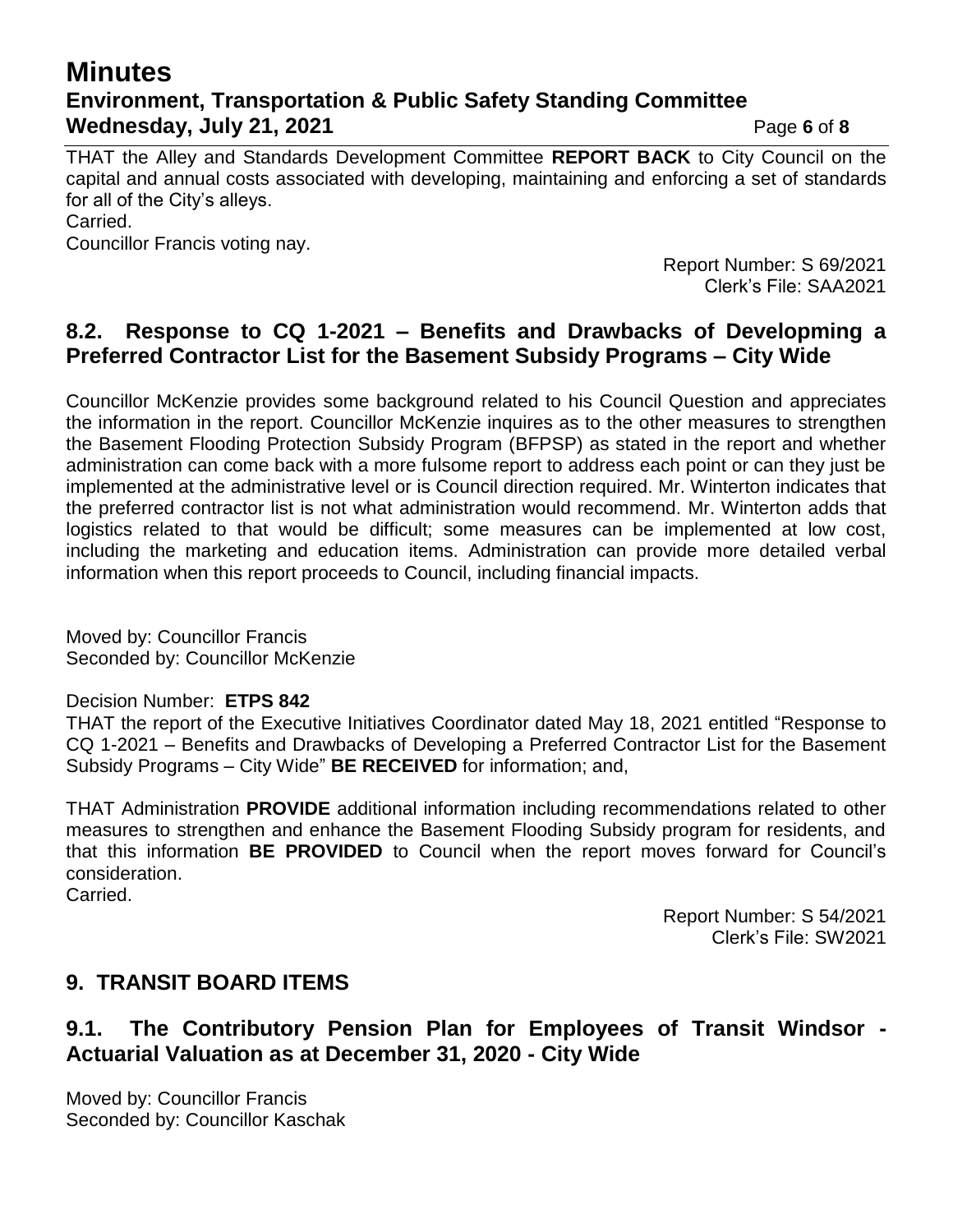# **Minutes Environment, Transportation & Public Safety Standing Committee Wednesday, July 21, 2021 Page 7** of 8

Decision Number: **ETPS 843**

THAT the Environment, Transportation & Public Safety Standing Committee sitting as the Transit Windsor Board of Directors and City Council:

- I. **APPROVE** the Actuarial Valuation of the Contributory Pension Plan for Employees of Transit Windsor as at December 31, 2020; and,
- II. **DIRECT** the Deputy Treasurer Financial Accounting and Corporate Controls, as the Plan Administrator, to forward the Actuarial Valuation as at December 31, 2020, to the Office of the Superintendent of Financial Institutions and to the Canada Revenue Agency.

Carried.

Report Number: S 90/2021 Clerk's File: AS2021

#### **9.2. The Contributory Pension Plan for Employees of Transit Windsor – Audited Financial Statements for the year ended December 31, 2020 - City Wide**

Councillor Francis inquires about the financials. Tyson Cragg, Executive Director of Transit Windsor, appears via video conference before the Environment, Transportation and Public Safety Standing Committee regarding the administrative report "The Contributory Pension Plan for Employees of Transit Windsor—Audited Financial Statements for the year ended December 31, 2020 – City Wide" and indicates that no issues were identified and that the information is simply provided for information and direction.

Moved by: Councillor Francis Seconded by: Councillor McKenzie

#### Decision Number: **ETPS 844**

THAT the Environment, Transportation & Public Safety Standing Committee sitting as the Transit Windsor Board of Directors and City Council:

- I. **APPROVE** the Audited Financial Statements as at December 31, 2020, of the Contributory Pension Plan Fund for Employees of Transit Windsor; and,
- II. **DIRECT** the Deputy Treasurer Financial Accounting and Corporate Controls, as the Plan Administrator, to file the financial statements with the Office of the Superintendent of Financial Institutions Canada (OSFI).

Carried.

Report Number: S 91/2021 Clerk's File: AS2021

## **10. ADOPTION OF TRANSIT BOARD MINUTES**

None presented.